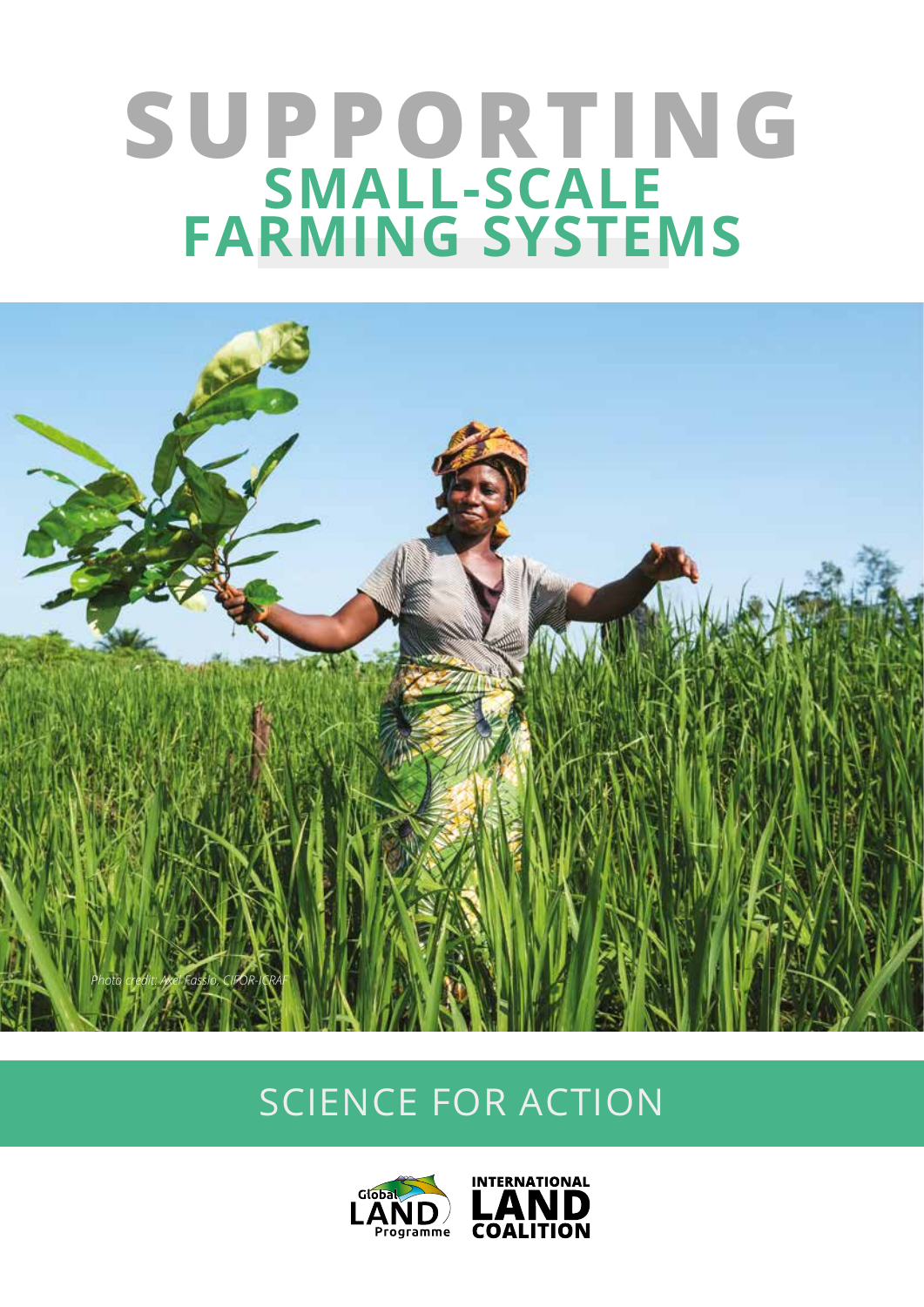

**The Science for Action Series is jointly coordinated by the International Land Coalition (ILC) and the Global Land Programme (GLP). It brings together key findings from research networks relevant to ILC's ten commitments to People-Centred Land Governance. The Series facilitates exchange of knowledge between scientists, civil society and grassroots organisations to strengthen efforts of land users, practitioners and policy-makers to bring about positive change in land governance.**

**This brief refers to Commitment Two: 'Ensure equitable land distribution and public investment that supports small-scale farming systems, including through redistributive agrarian reforms that counter land concentration, provide for secure and equitable use and control of land, and allocate appropriate land to landless rural producers and urban residents, whilst supporting smallholders as investors and producers, such as through cooperative and partnership business models'.**

**It is based on the research at the Centre for Sustainable Food Systems and the Institute for Resources, Environment and Sustainability at the University of British Columbia (UBC) and the University Observatory of Territorial Planning (OUOT) of the National Autonomous University of Honduras.** 

In many contexts, small-scale farming systems demonstrate higher yields and harbour greater biodiversity on their lands than largerscale farming systems, making them highly relevant for mediating environmental and social outcomes related to sustainable development.1

#### THE IMPORTANCE OF SMALL- SCALE FARMING SYSTEMS

To sustainably produce enough food for a growing world population, a radical shift in global food systems is necessary.2 Small-scale farmers are at the heart of this transition - small scale farmers can produce higher yields and harbour greater crop and non-crop biodiversity at the farm and landscape levels compared to larger farms.<sup>1</sup> Moreover, they produce a disproportionate share of global food despite having less access to land.3

Between the 1950s and 1970s, backed by cheap fossil energy and the belief that small-scale farming is a source of poverty and not compatible with global markets, a rapid expansion of largescale, industrial and export-oriented agriculture was supported with policies such as the Green Revolution.4,5 To date, as a result, agriculture is a main emitter of greenhouse gases and contributes to the decline of biodiversity.6

Policies supporting large farms favour land consolidation and urbanisation, and contribute to rising social and economic inequalities from the local to the global level.<sup>7</sup>

More recently, there has been a shift in policy debates about how small and family farmers are viewed as valuable stewards of social and environmental sustainability.5,8 Participation of small and family farmers as well as other people working in rural areas in all decision-making processes – either as individuals or as groups – that may affect their lives, lands and livelihoods is crucial to maintain and enhance food security, support on and off-farm biodiversity and address land inequalities.<sup>9,10</sup>

## UNDERSTANDING LAND INEQUALITIES

Historically, land inequality is tied to the legacies of colonialism, conquest and division, as well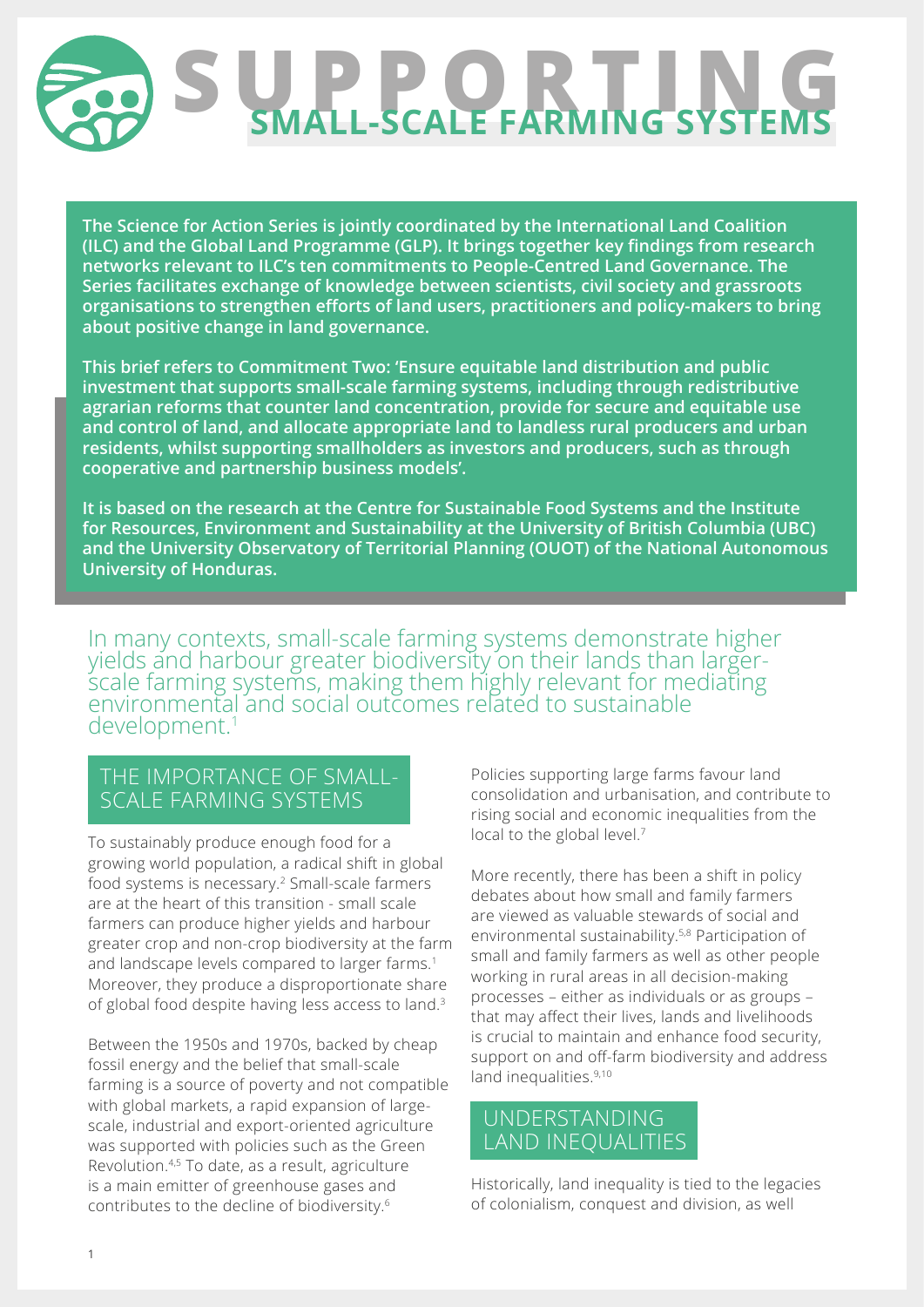as more recently to policies favouring exportmarkets, large corporations and financial investments in food and agriculture. In many parts of the world land inequality is a politically charged issue.10 Alongside concentration in land, smallscale farmers have disproportionately less access to necessary infrastructure<sup>11</sup> for resilient farming systems, such as irrigation<sup>12</sup>, roads to market access, processing facilities, and storage.13

In 2018, following almost 20 years of mobilisation led by the social movement La Via Campesina and its allies, the United Nations General Assembly adopted the UN Declaration on the Rights of Peasants and Other People Working in Rural Areas (UNDROP) in 2018. UNDROP aims to rebalance power relations in rural areas, and to respond to the multiple forms of discrimination faced by small-scale farmers, rural women, landless people, and rural workers. In the implementation of the UNDROP particular attention shall be paid to the rights and needs of individuals and groups, such as girls, who represent 70% of the world's hungry people, and who have been historically discriminated, and who play a key role in local and global food security.14

# FACING CHALLENGES

#### *GETTING DATA AND INFORMATION ON SMALL-SCALE FARMING SYSTEMS*

In December 2017, the United Nations proclaimed the Decade on Family Farming 2019-2028 as an opportunity to achieve the Agenda 2030 and its Sustainable Development Goals. Yet, the importance of family farming for global food security and of the contexts requires renewed attention.

The FAO World Programme for the Census of Agriculture, for example, operates on a ten-year cycle, meaning that global comparisons based on census data can be outdated. Census data is also often unable to account for shorter-term cyclical disruptions including drought, economic crisis and demographic shifts in agriculture. The census also can fail to account for the multi-functionality of small-scale, diversified farming operations. For example, recording only the yield of crops that are sold misses production oriented to family consumption, dietary diversity, community sharing, ecosystem services, and other important characteristics of sustainable farming systems.13



Farm size has been a key variable in debates surrounding food security, development and the environment. A common variable used is the <2ha in size definition for small-scale farmers. According to this definition, 84% of the 570 million farms globally are small but yet own only 12% of farmlands.15 However, family farms and the smallholder sector cannot be defined based on farm size only. The size of an economically viable farm varies by region, commodities, intensification and production strategies, market access, family structure, access to markets, infrastructure and technology, and the natural resource base, among others.7

#### *UNDERSTANDING FAMILY FARMS IN THEIR CONTEXTS*

A better awareness of family farms and smallscale farming is vital to understand its role for food security, biodiversity and land equality. While small-scale farming generally refers to the 2ha variable, there exist several definitions of family farming.16 FAO's World Agriculture Watch highlights the interlinkages between domestic and agricultural activities, that family farms do not often utilise permanent hired labour and that productive assets and family heritage are deeply rooted in the identity of family farmers.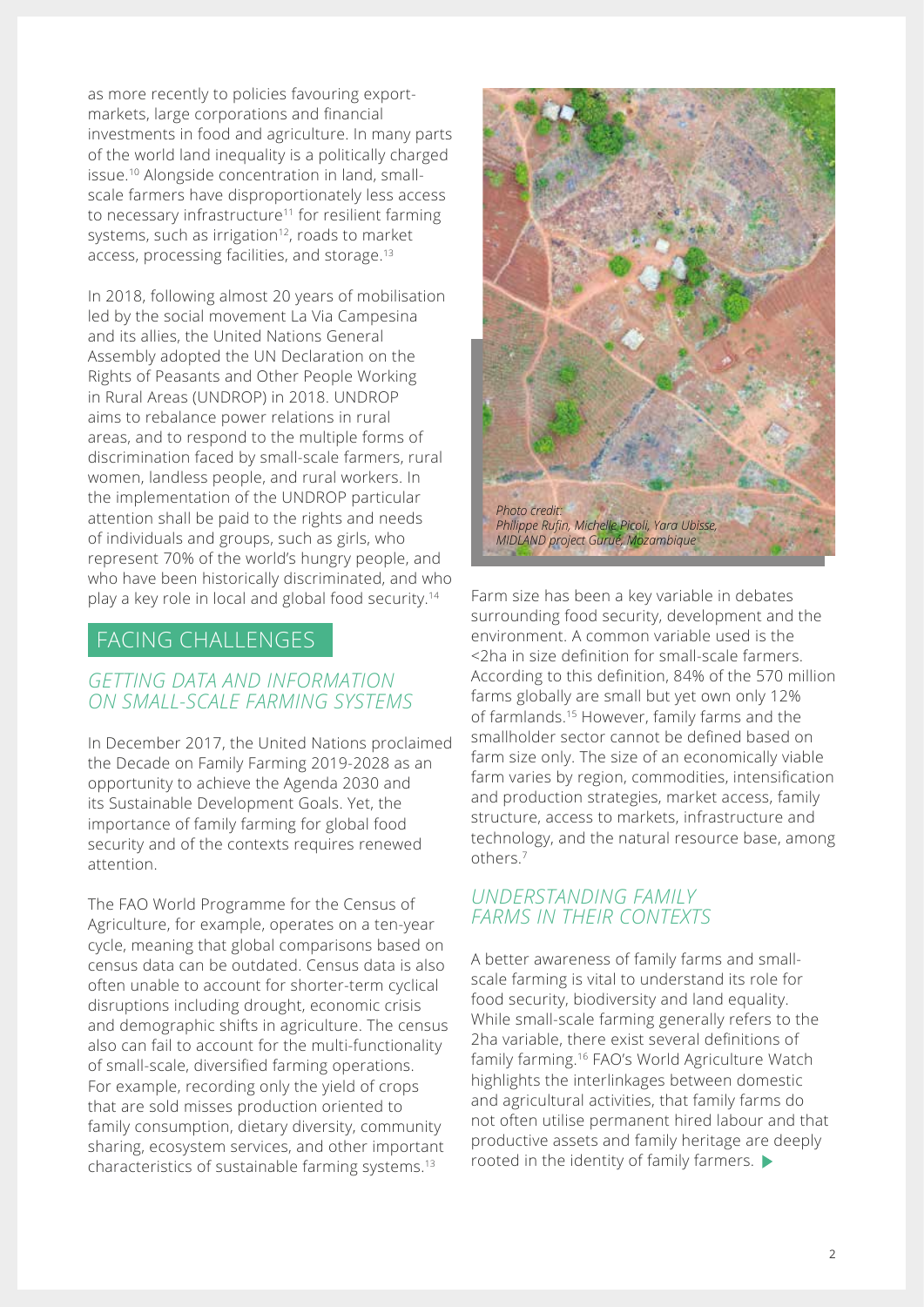Besides this basic characterisation, family farming can be divided into at least three groups:7

- 1. Those that are well-endowed and wellintegrated into markets;
- 2. Those with significant assets and favourable conditions but lacking critical elements (like sufficient credit or effective collective action) and who may not qualify for social safety nets; and
- 3. Land-poor farmers, who are primarily characterised by family subsistence/nonmarket activities and who require significant investment in social safety nets.

Using this definition, family farms constitute 98% of all farms and work on 53% of all farmlands. They are by far the most predominant form of agriculture. Understanding their diversity in different national and local contexts is crucial for designing effective policies and measures.<sup>7</sup>

#### *DESIGNING EFFECTIVE POLICIES FOR FAMILY FARMS*

Many current applications of agricultural producer support are problematic and need to be shifted. Price incentives and fiscal production tied to production are also still prevalent and widely used in high-and middle-income countries, with the implication that diversified family farmers cannot access such support.2

Global land grabbing17,18 and what is known as "financialisation"19,20,21 have contributed to farmland concentration, dispossessing small-scale farmers across the globe.



The UN Voluntary Guidelines on the Responsible Governance of Tenure of Land, Fisheries and Forests in the Context of National Food Security<sup>22</sup> brought the need to ensure secure land access for smallholders to the global policy arena. However, the non-legal binding nature of the guidelines and the failure to address key concerns of small-scale farmers and indigenous peoples about land restitution and protection of water rights are cause for concern.13

# FINDING SOLUTIONS

Looking at agriculture through the perspective of 'family' moves the focus on conventional productivist agricultural intensification and considers a broader range of activities undertaken by rural families and communities. Acknowledging the pluriactivity, multilocality and interconnectedness of farming activities provides us with a vision of a diversified rural economy, possible agricultural futures, and public policies associated with them. Research can help open new pathways.16

#### *SUPPORTIVE POLICIES FOR DIVERSE SYSTEMS*

Strong small-scale farming systems depend on several important factors: secure and equitable land tenure, access to stable markets, public infrastructure and agricultural support services, strong social networks for knowledge and resource sharing, and a supportive policy environment for sustainable agriculture that respects food sovereignty and the right to food.13 Any action directed towards supporting smallscale and family-farming systems first has to define the characteristics of a family farm in a given context, including the tenure system at local level, to be able to define specific, targeted and effective policies. This requires improvements in agricultural census design and data collection.<sup>7,9</sup>

This doesn't necessarily have to happen as a formal governmental agricultural census. The FAO and a large number of partners have developed the Tool for Agroecology Performance Evaluation (TAPE) to measure the multi-dimensional performance of agroecological systems across the different dimensions of sustainability.<sup>23</sup> The Centre for Sustainable Food Systems of the University of British Columbia, for example, is working with researchers, farmers and sustainable farming organisations to develop a farmer-driven method for characterising diverse farm systems.24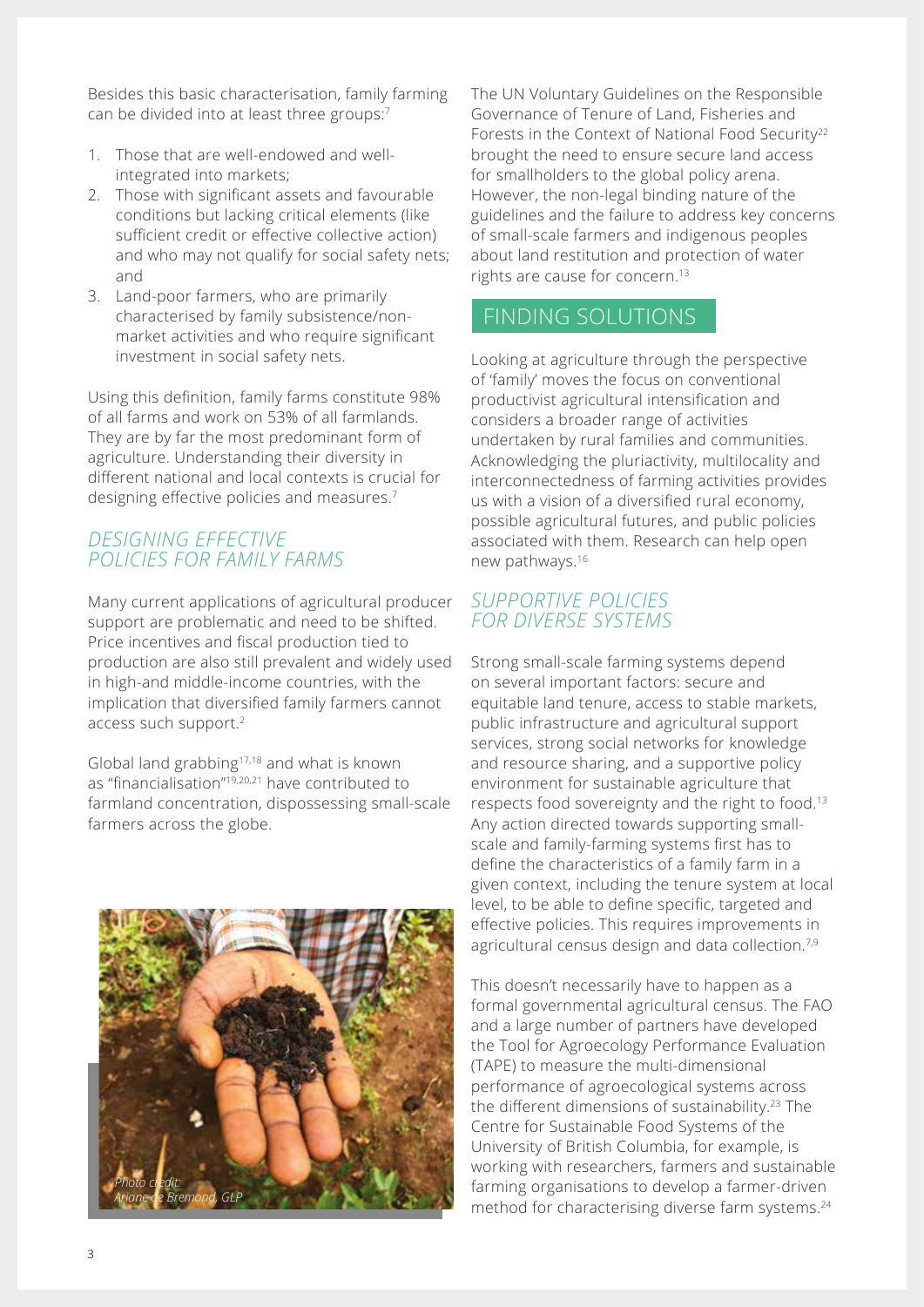

The free, open-source web app helps farmers to improve their financial and environmental management. This open-source model enables farmers to share data about their practices in real time, while respecting their data sovereignty.<sup>25</sup> Additionally, it can improve our understanding of the dynamics facing small-scale farmers, and serve as an input to more targeted research and policy work to support the sector as a whole.24

to food, differ from approaches that focus on measures, such as food availability, affordability or consumption. In Malawi, for example, a national agricultural input subsidy programme provided coupons to smallholder farming households to purchase fertiliser and hybrid maize seed at reduced prices. While the programme increased national maize production and overall food security, the majority of agricultural producers remain net buyers of maize.

*A range of measures is needed, including redistributive programmes, regulatory reforms, taxation, and accountability measures, not only in relation to land but across the agri-food sector, from inputs to retailing.10*

#### *RIGHTS-BASED APPROACHES ADDRESSING FARMERS' NEEDS*

Current environmentally and socially harmful support mechanisms that focus on production should be redirected towards investments in public goods and services for agriculture that improve small farmers' access to infrastructure, subsidies that are independent of the output level such as direct payments to family farms, as well as research and development.

A focus on approaches that emphasise farmers' rights, such as food sovereignty and the right

Research suggests that better-off farming households who received more coupons could increase their food security, but 42% of farming households still face food insecurity.<sup>7</sup> Even with these challenges, Malawi has made great progress toward addressing food insecurity and the needs of family farms. Alternative approaches that include crop diversification, agroecological practices, more agricultural research and extension as well as targeted attention to equity issues help ensure the resilience of small-scale and family farming systems as they additionally focus on farmers' rights by improving food sovereignty.<sup>7</sup>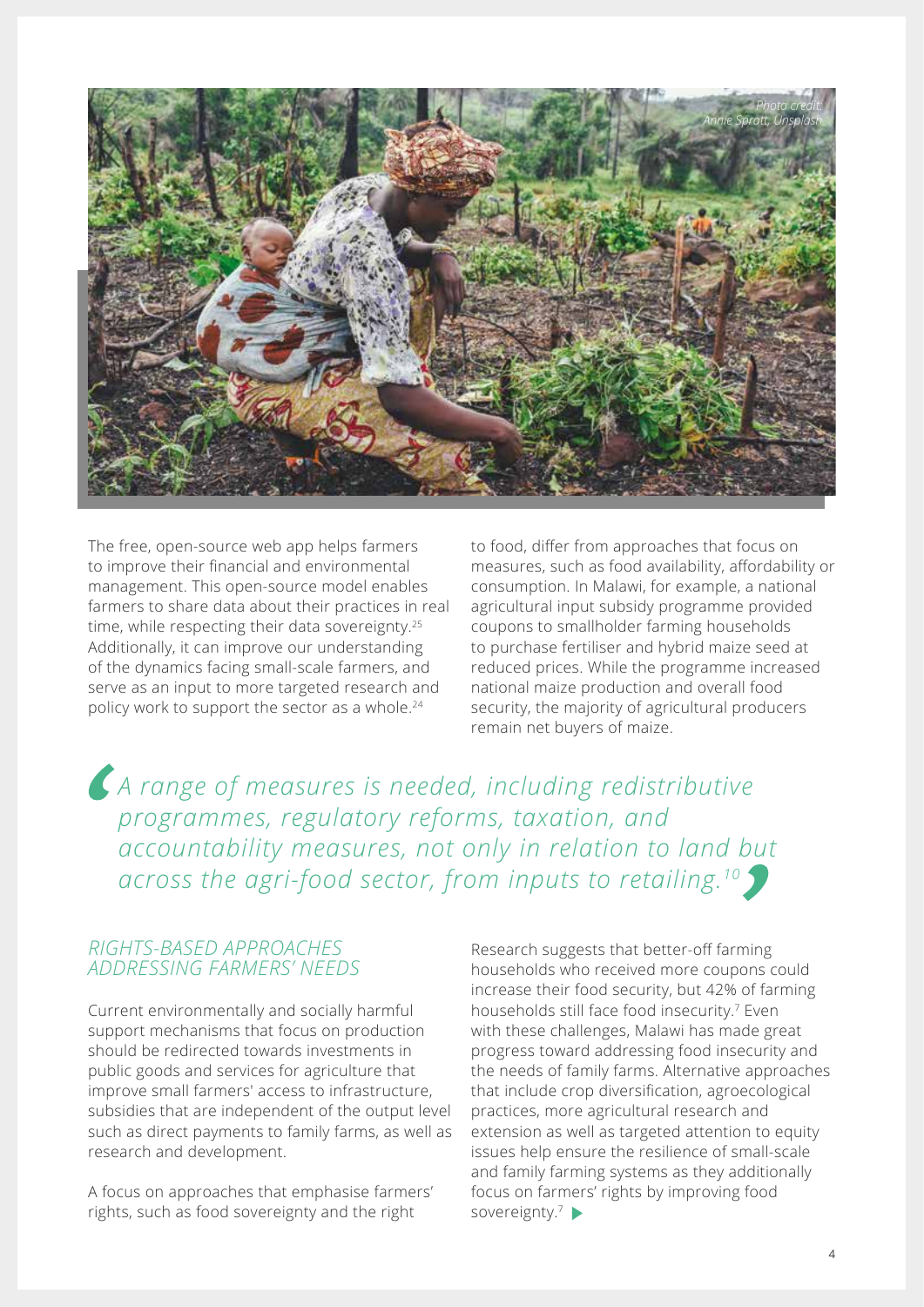

#### FINDING SOLUTIONS (continued)

Consequently, public support mechanisms focusing on food security should include all six dimensions of food security including recognising the centrality of agency by empowering individuals and groups and ensuring sustainability along with the four other dimensions of availability, access, utilisation and stability.<sup>26</sup> Agency refers to the capacity of individuals or groups to make their own decisions about *what* foods they eat and produce and *how* that food is produced, processed and distributed within food systems, as well as their ability to engage in processes that shape food system policies and governance. Sustainability refers to the long-term regenerative ability of food systems to provide food security and nutrition in a way that does not compromise the economic, social and environmental bases that generate food security and nutrition for future generations.

#### *PRACTICAL SOLUTIONS FOR UPHOLDING SMALL-SCALE FARMING*

- Invest in more agroecological research-action projects and programmes for nutritionsensitive and biodiverse agriculture that is not reliable on external inputs.
- Implement mechanisms to protect smallagricultural producers from uncertainties and income losses, such as improved access to markets, transfers, the specific insurances, and more affordable access to inputs. Policies must also be flexible to fully take into account the specificity of each context.
- Campaign for investment for better infrastructure such as markets, roads or irrigation at the regional, national and local levels.
- Address inequalities in land access and confront the process of land concentration.10,27
- At the community level, promote home and community gardens for biodiverse, nutritionoriented individual and community responses.

# **BRAZIL'S NATIONAL COUNCIL ON FOOD SECURITY AND NUTRITION**

Since the late 1990s, Brazil has developed two divergent sets of agricultural policies: one favouring large-scale, export oriented industrial agriculture, and one supporting the family farm sector oriented to domestic markets and regional food security. In a context of extreme land concentration (family farms are currently at about 84% of all farms, but control under 24% of agricultural land), family farmers produce approximately 70% of total domestic food consumption.<sup>13,28</sup>

Civil society organisations in Brazil have been global examples in the power of collective action for integrated food policy supporting the family farm sector. The National Council on Food Security and Nutrition (CONSEA) was an early advocate of Brazil's landmark "Zero Hunger" policy framework for linking support for small-scale agricultural producers directly to support regional food networks and food security. A 2010 Law on Food Security supported increased agricultural research and extension for family agriculture, access to credit for women and youth, and support to grow the agroecological and organic farming sector to meet consumer demand.

Unfortunately, the Bolsonaro government elected in 2019 has begun to undermine many of these advances, abolishing CONSEA and repealing land reform measures undertaken by previous governments. This reaffirms the need for civil society organisations to remain vigilant in social mobilisation and regional cooperative networks.<sup>29</sup>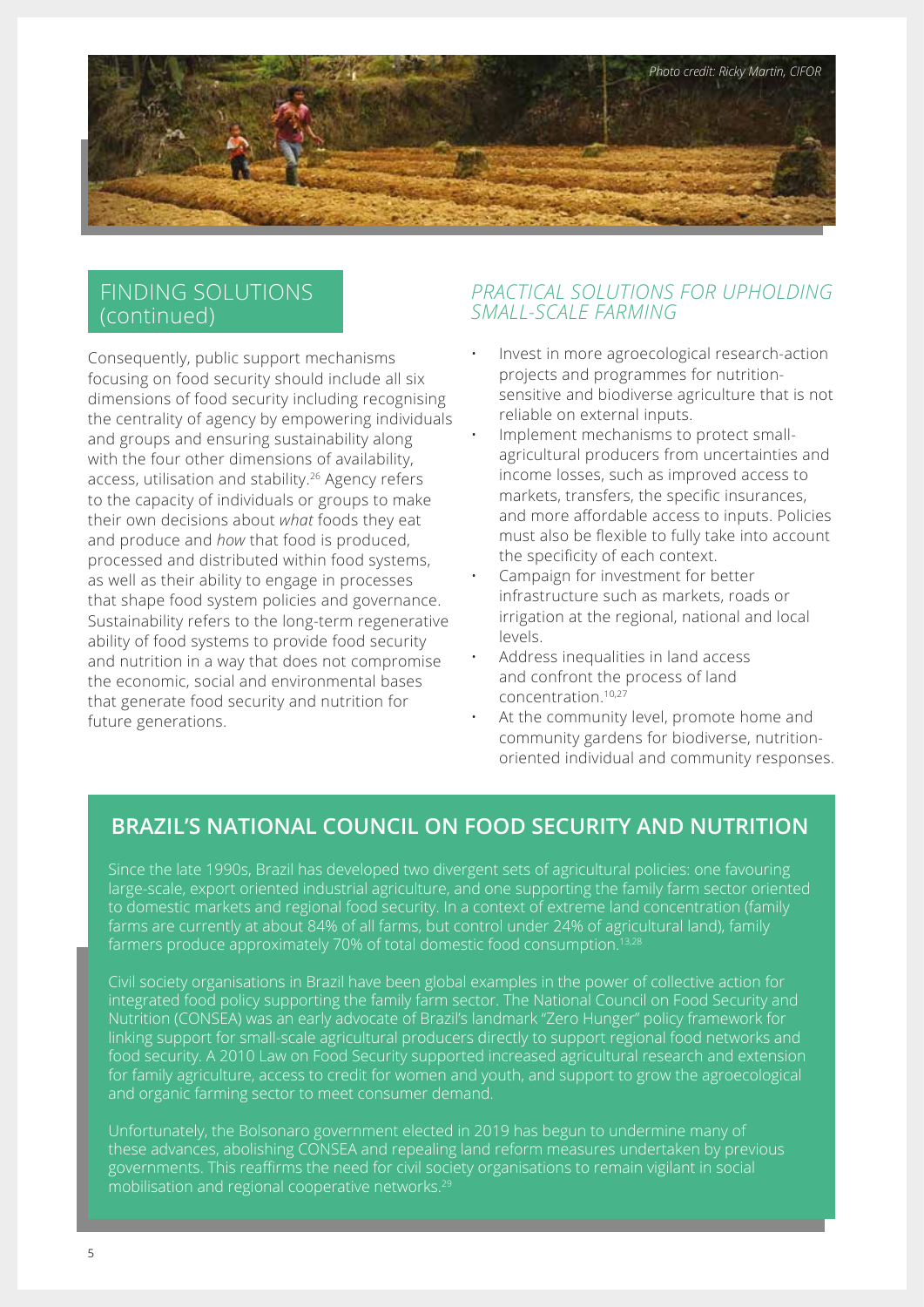- Support farmers' education and training to promote a better understanding of practices to decrease farmers' reliance on external inputs and to increase their autonomy over the production process.<sup>27</sup>
- Recognise, value and support the dissemination of local and traditional knowledge.27
- Support stronger regulation, including competition policy, to empower small and medium agrifood enterprises to participate in

# **LOOKING TO THE FUTURE**

national, regional and global supply chains.

- Promote gender justice, ensure food system workers' rights are recognised and integrated in national legislation. Promote and enforce compliance with established norms.
- Empower vulnerable and marginalised groups and promote sustainability across all aspects of food supply chains, from production to consumption. Increased food production alone is not sufficient.<sup>26</sup>  $\bullet$

Investment in better infrastructure for small farmers such as access to water, better roads and storage for produce, as well as training in or provision of cooperative marketing and hubs for food processing can not only benefit farmers in opening up new markets for their produce but can also benefit national food security by building stronger food supply chains. This requires recognising that food systems, ecological systems and economic systems create positive synergies, rather than working at cross-purposes.

In order to achieve land titling and reduce land inequality, every individual of a farmers group has to get the necessary information and become involved in the process. Individuals have to be able to transmit what they have learned, to socialise the actions and work as a team and thereby to empower and defend their rights. To keep governments accountable and cooperative, and partnership models working, monitoring should be done by:<sup>14</sup>

- Supporting the establishment of an enabling environment, which includes assisting governments to develop appropriate regulatory and legal frameworks, a conducive investment climate and consultation frameworks for policy-related dialogues;
- Enhancing the effective participation of cooperatives and producer organisations in policy dialogue processes to advocate for their members' needs, making their voice heard at the national, regional and global level;
- Facilitating the development of producers' capacities, including their technical, managerial, organisational, and marketing skills, as well as their ability to integrate into value chains and networks, and to influence policy- and decision-making processes; and
- Sharing knowledge in the form of publications, learning training modules, briefing notes and good practices.

#### **ACKNOWLEDGEMENTS**

We would like to thank Jose David Cáceres Coello (OUOT), Professor Navin Ramanukutty (Institute for Resources, Environment and Sustainability, UBC) and Hannah Wittman (Centre for Sustainable Food Systems, UBC) for their contributions. This brief is based on the following research and articles used in consultation with the authors:

- Graeub, B.E., Chappell, M.J., Wittman, H., Ledermann, S., Kerr, R.B., Gemmill-Herren, B., (2016). The state of family farms in the world. World Dev. 87, 1–15. https://[doi.org/10.1016/j.](https://doi.org/10.1016/j.worlddev.2015.05.012) [worlddev.2015.05.012](https://doi.org/10.1016/j.worlddev.2015.05.012).
- Ricciardi, V., Mehrabi, Z., Wittman, H., James, D., Ramankutty, N., (2021). Smaller farms are higher yielding and more biodiverse than larger farms. Nature Sustainability. [https://doi.org/10.1038/](https://doi.org/10.1038/s41893-021-00699-2) [s41893-021-00699-2.](https://doi.org/10.1038/s41893-021-00699-2)
- Villatoro Escobar, J.G., (2018). Análisis de la gestión del proceso de titulación en tierras en el Municipio de Comayagua, Honduras. International Land Coalition and the University Observatory of Territorial Planning of the National Autonomous University of Honduras, Tegucigalpa, Honduras.

## **REFERENCES**

For a full list of references please refer to the Annex - [End notes](https://glp.earth/sites/default/files/reference_annex_for_science_for_action_commitment_2.pdf)